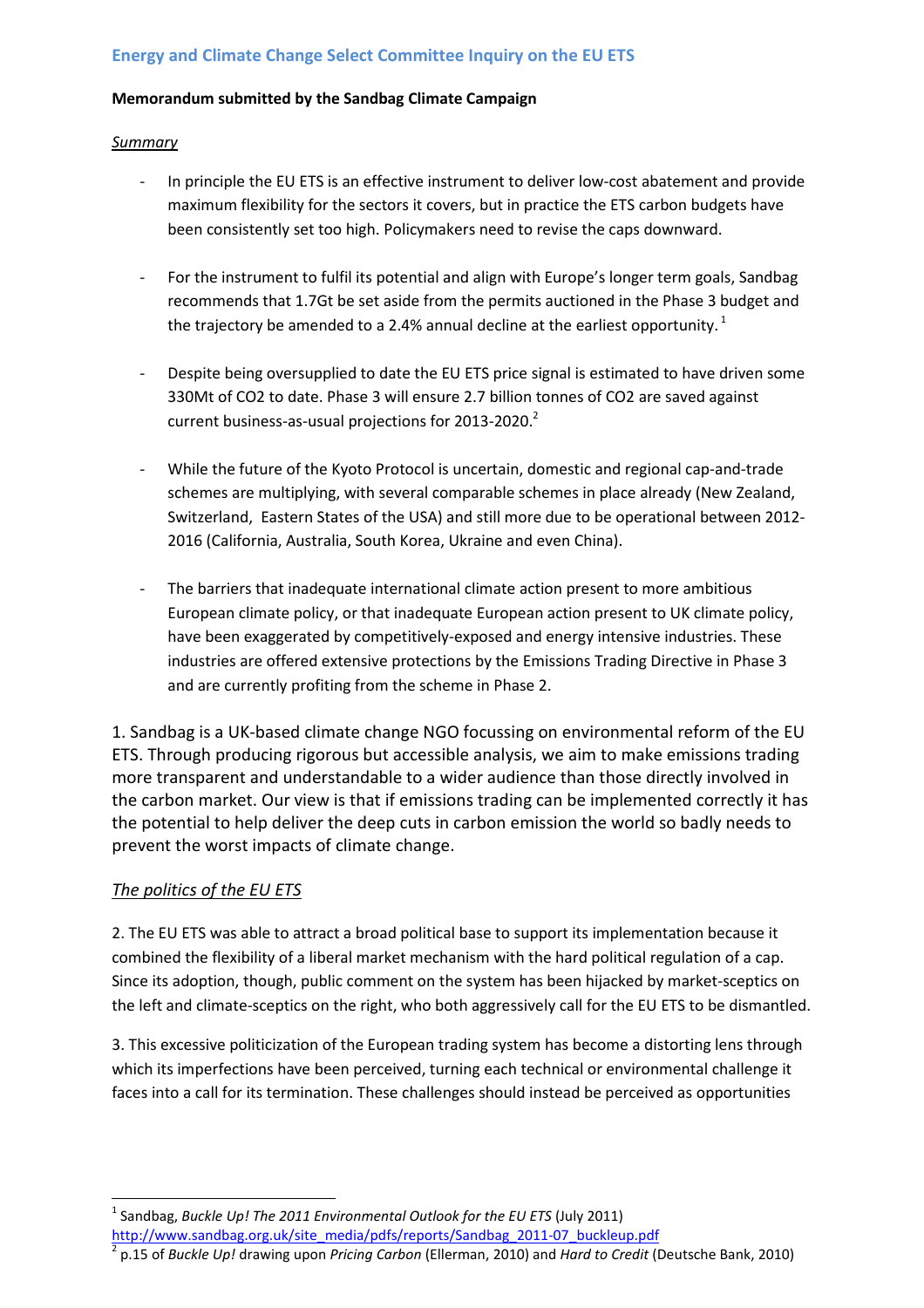for constructive engagement and reform with what is, fundamentally, a powerful policy whose major fault is that it currently lacks sufficient ambition.<sup>3</sup>

4. Those agencies who have taken an engagement approach have had considerable success in repairing the very weaknesses that the scheme's most vociferous critics have used to damn it: from 2013 offset credits from the most controversial industrial gas offset projects will be ineligible, new CDM offsets must come from projects in Least Developed Countries, electricity sector windfalls from passed-through opportunity costs will end, industrial sectors should no longer be able to accrue surplus permits, and new security features will reduce the opportunities for fraud.

5. There are long lead times before these changes can be implemented, but this highlights the need for early and far-sighted intervention from policymakers seeking ETS reform.

### *The viability of the EU ETS in delivering European abatement*

6. The EU ETS remains a viable instrument for limiting EU emissions, with the traded sector expected to deliver roughly 2/3rds of Europe's 2020 emissions reductions under all scenarios currently tabled.

| 2020 scenario | <b>Summary</b>                             | EU<br><b>%below 1990</b> | EU<br><b>%below 2005</b> | <b>ETS</b><br><b>%below 2005</b> | <b>Non-ETS</b><br><b>%below 2005</b> |
|---------------|--------------------------------------------|--------------------------|--------------------------|----------------------------------|--------------------------------------|
| 2009 Baseline | Enacted policies as of<br>Spring 2009      | 14%                      | 7%                       | 11%                              | 3.5%                                 |
| Reference     | Full implementation of<br>20:20:20 package | 20%                      | 14%                      | 19%                              | 9.5%                                 |
| 30% Flexible  | 25% internal, 5% state<br>offsets          | 25%                      | 19%                      | 26%                              | 13%                                  |
| 30% Domestic  | 30% internal                               | 30%                      | 24%                      | 34%                              | 16%                                  |

#### **Table 1: 2020 GHG reduction scenarios accompanying the May 2010 Communiqué**

### *Source: Compiled from different tables in SEC (2010) 650*

l

7. At present, however, the domestic emissions reductions in the EU ETS have predominantly been delivered by the recession, with a disproportionate share of active abatement being outsourced to foreign countries through offset credits. This is money that could be better spent on new energy infrastructure within Europe, protecting the region from volatile fossil prices and demonstrating clean development to emerging economies. As we discuss below , complementary policies in the EU climate package are also likely to eclipse the Phase 3 cap.

## *Emissions reductions delivered by the EU ETS at home and abroad*

8. Over 2008-2020 the EU ETS cap ensures emissions will be reduced by **2.7Gt** against business-as-usual levels on current economic trends**.** This consists of 1.6Gt of offsets and 1.1Gt of domestic abatement.

<sup>&</sup>lt;sup>3</sup> See p.13-14 of *Buckle Up!* www.sandbag.org.uk/site\_media/pdfs/reports/Sandbag\_2011-07\_buckleup.pdf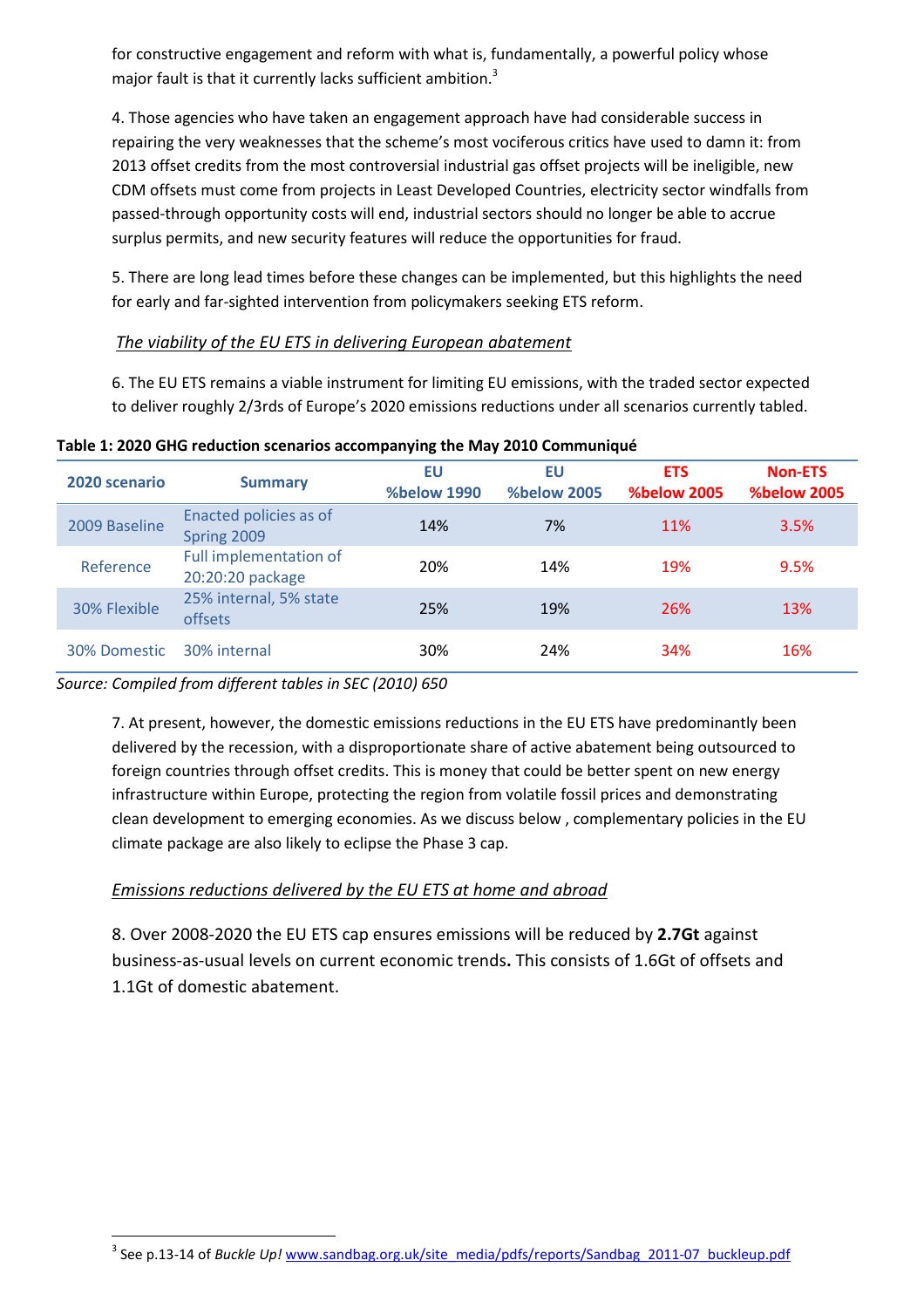



9. However, over this period the European Commission projects that the complementary policies from the Renewable Energy Supply Directive and the Energy Efficiency Directive will combine with the effects of the recession and the ETS to drive emissions *lower* than the cap by roughly **1Gt** before any recourse to offsetting, as we see in the diagram below.



**Figure 2: Net Surpluses accrued in the Commission's reference scenario 2008-2020 (Phase 2 scope)**

10. This means we can expect the full climate package to deliver **4Gt** of *domestic* emissions reductions over 2008-2020 against business-as-usual levels. Despite domestic emissions falling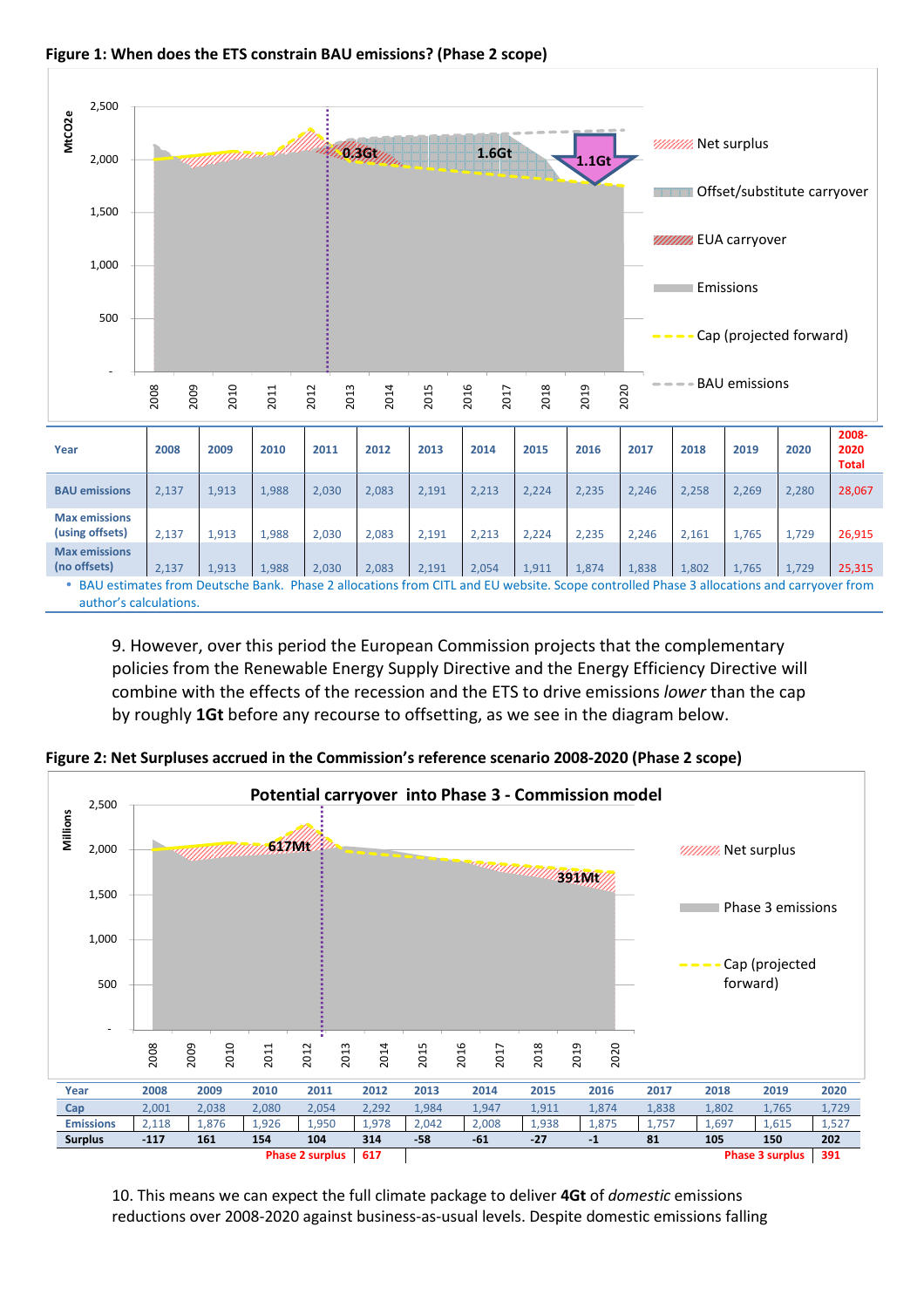below the cap, we can also expect the **1.6Gt** offsetting allowance available for this period to be fully exhausted, reducing Europe's *total* emissions **5.6Gt** below business-as-usual levels.

11. These reductions fly well ahead of the ETS cap and will effectively store up **2.1Gt** of domestic emissions rights for use beyond 2020 (1Gt of domestic savings plus 1.6Gt in substituted offsets minus 0.5Gt absorbed by aviation). This is equivalent to more than a year's worth of emissions from the traded sector.

12. In short the ETS is not currently complementary with the other policies in the climate package and instead threatens to store up the emissions saved through external circumstances and policies for use beyond 2020. The ETS cap needs to be revised in order to capture these reductions.

### *The effectiveness of the EU ETS independent of a global regime*

13. The EU ETS can function independently of the Kyoto regime or other cap-and-trade systems, but it is currently a remote possibility that it will need to, with similar systems due to be established between 2012 and 2016 in California, Australia, South Korea, Ukraine, and China.



**Figure 3: Existing, scheduled and planned cap-and-trade schemes**

14. While the EU ETS can work to uncover lowest cost abatement opportunities within Europe, these opportunities will be more numerous if the scope of the scheme is expanded, either to new sectors of the European economy or to compatible cap-and-trade systems elsewhere in the world.

15. With the EU ETS currently the largest buyer of offsets within Kyoto Flexible Mechanisms (CDM and JI), Europe is well placed to control the terms on which it continues to accept these credits. Europe has already begun to dictate its own quality requirements for CDM entering the EU ETS from 2013, prohibiting the use of HFC-23 or adipic acid N2O industrial gas credits and refusing credits from all but Least Developed Countries for projects registered after 2012. There remains scope for further quality restrictions to be implemented. Again, because of the concentration of demand for offsets in the EU ETS, Europe is well placed to establish alternative offsetting mechanisms if Kyoto Flexible Mechanisms are discontinued at UN level.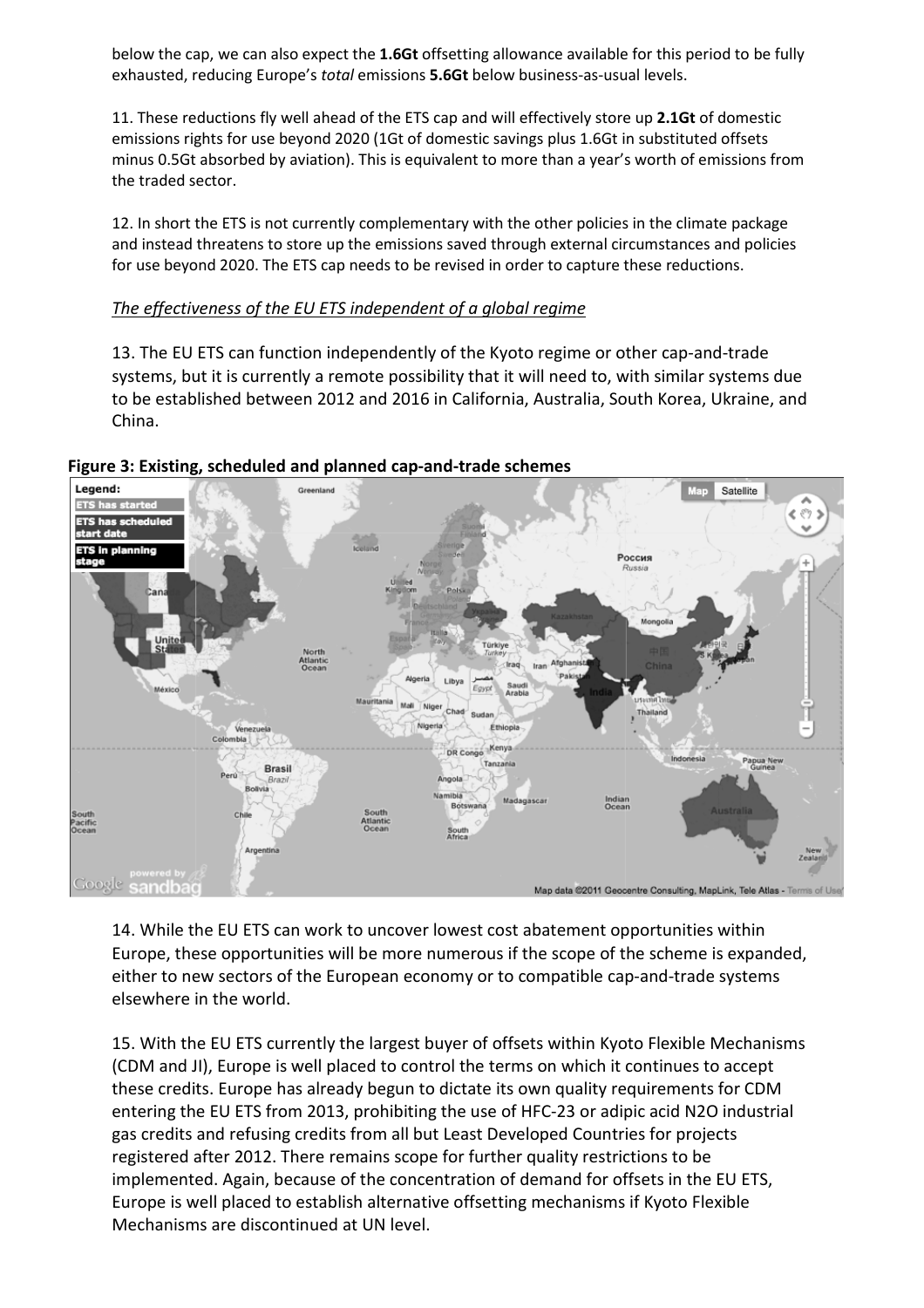## *Promoting compatible cap-and-trade schemes and sectoral agreements elsewhere*

16. Sandbag has prepared several papers making recommendations for new regions exploring emissions trading based on our experience of the EU ETS.<sup>4</sup>

17. We generally recommend that new regions considering cap-and-trade exclude competitively-exposed sectors and begin with the electricity sector. Competitively-exposed industries risk weakening the scheme both through demands for generous free allocations and through lobbying for weaker overall caps. While energy intensive industries are still likely to resist or weaken electricity sector caps, we suspect this lobbying will be less intense, and the concessions to these industries will be smaller and simpler than if they are direct participants in the scheme.

18. Europe would face reduced carbon leakage threats if its main competitors in exposed sectors adopted similar cap-and-trade policies. In this regard it is promising that neighbouring countries such as Turkey and Ukraine<sup>5</sup> are considering cap-and-trade schemes. In addition, the Californian and Australian emissions trading schemes cover exposed industries and China is currently considering cap-and-trade schemes for its cement and steel sectors. $^6$ 

19. Europe can accelerate the adoption of cap-and-trade systems firstly by exploring the potential to link compatible schemes and secondly by reducing the eligibility of offset credits generated in projects from competing industries in emerging economies, which potentially disincentivize domestic target-setting.

20. If Europe genuinely experiences a net competitive disadvantage in applying a carbon price on its industrial emissions, it could consider amending the scheme so that imports of products from countries are required to pay a carbon price at Europe's borders. The proposed Californian trading system includes a provision for a carbon price to be applied to imports of electricity from neighbouring states; the EU should consider the introduction of similar provisions. This is particularly important for Eastern Member States who share borders with uncapped countries

21. As Europe explores new sectoral crediting mechanisms to expand or replace its current offsetting provisions, it should avoid providing disincentives to developed or emerging economies to adopt domestic carbon regulations. It should also ensure that the offsets purchased do not subsidize Europe's industrial competitors and exacerbate the risk of European operations shifting abroad. New sectoral agreements could avoid this by purchasing credits from competitively-insulated sectors such as electricity, land transport and heating and by targeting least developed countries.

## *The relationship between the EU ETS and unilateral action by Europe and its Member States*

22. Just as inertia in global climate ambition should not be used as an excuse to hold back ambition in Europe, inertia in European ambition should not be used as an excuse to delay ambition in the UK or other Member States. Climate initiative needs to begin somewhere.

<sup>5</sup> http://www.elaw.org/node/3743

 $\overline{\phantom{0}}$ 

<sup>&</sup>lt;sup>4</sup> See for example www.sandbag.org.uk/site\_media/pdfs/reports/Lessons\_from\_ETS.pdf We have also made submissions to the Californian government, the Australian government and met with Chinese state officials on this issue.

<sup>6</sup> http://af.reuters.com/article/metalsNews/idAFL3E7J407J20110804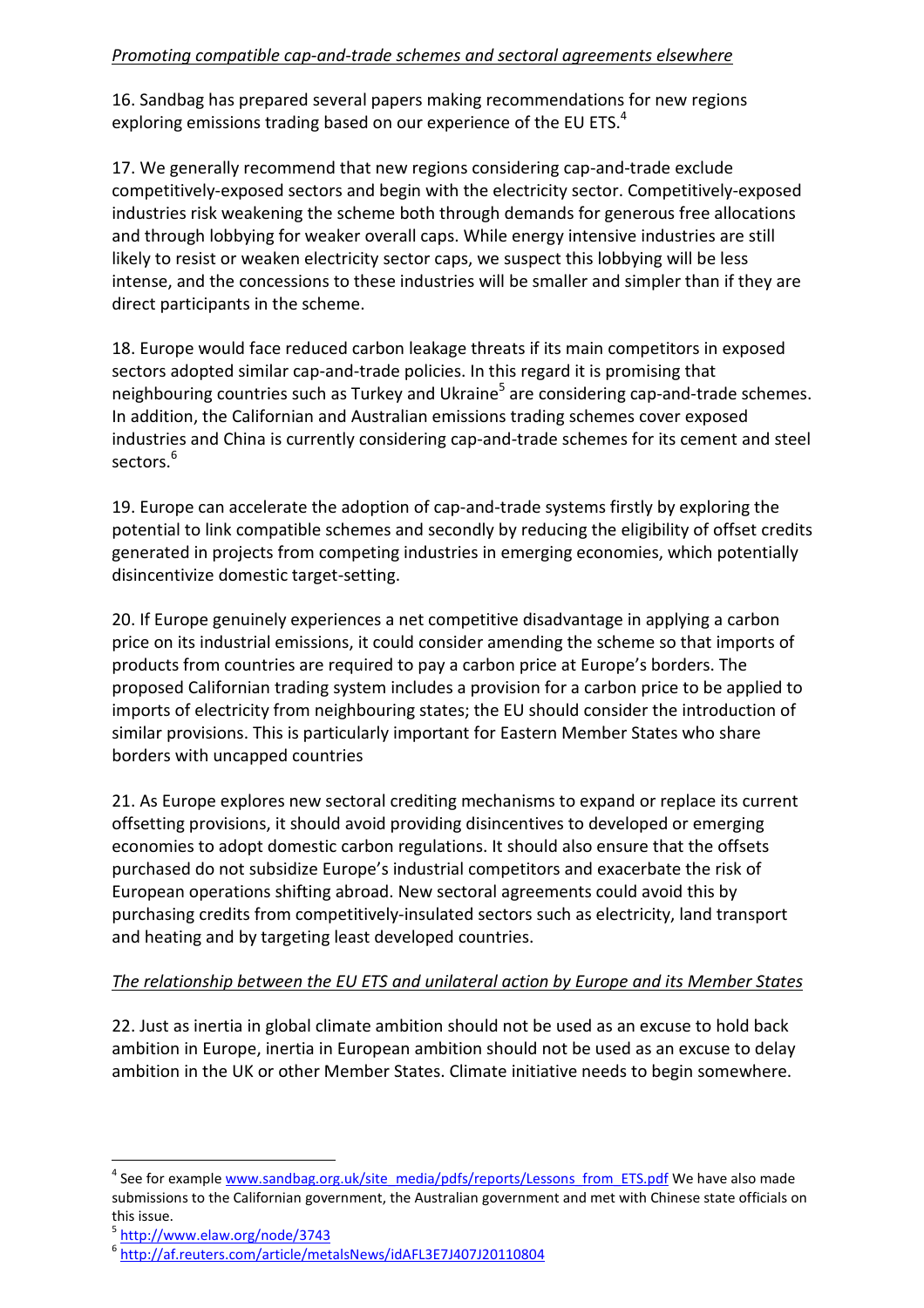23. The harmonisation of the EU ETS cap does mean, however, that additional action in the traded sector by individual Member States (be it through more stringent domestic carbon budgets, price floors or energy policies) will not affect the total supply of carbon in the cap and will instead weaken the obligation to decarbonise elsewhere in Europe. But rather than being seen as an excuse for inaction, additional ambitions at Member State level should be used to leverage greater ambition at European level, and within the EU ETS in particular.

24. The UK's ambitious  $4<sup>th</sup>$  carbon budget covering the period 2023-27 includes a review clause in 2014. This is explicitly to take into account the progress, or lack thereof that Europe has made towards tightening caps in the ETS. In effect this creates a deadline for the EU to act – if it fails to, then the ETS will be guilty of holding back British climate ambition rather than stimulating it.

25. The loudest voices opposing unilateral action at both national and European level are competitively-exposed industries and energy intensive industries. It is important to highlight that competitively-exposed industries policed by the EU ETS have enjoyed some of the largest surplus free allocations throughout Phase 2 as a consequence of their intense lobbying of Member States during the setting of the National Allocation Plans followed by the drop in emissions resulting from the recession. Far from punishing these industries, the sale of surplus carbon allowances has been a source of immediate revenue to them, or presents a buffer of extra permits to cushion them against their benchmarked free allocations in Phase 3. $^7$ 

26. It is also worth noting that the Emissions Trading Directive offers both competitivelyexposed industries and energy intensive industries extensive protections in Phase 3. Competitively-exposed industries receive 100% free allocations as benchmarked against the most carbon-efficient installations in their sector and State Aid rules allow Member States to protect compensate energy intensive industries for the effects of the carbon price on their electricity costs.

27. For sectors in both categories it seems to us particularly perverse that the companies who have weakened the ETS caps by resisting responsibilities to abate within it, are now obstructing increased action in the power sector.

28. We must also question the sincerity of some company's appeals for Britain and Europe to wait for multilateral action before embarking on ambitious unilateral policies. Research by CAN-Europe in their report "Think Globally, Sabotage Locally"<sup>8</sup> has found suggestive evidence that multinational companies that currently advocate Europe wait for more ambitious global commitments are simultaneously bankrolling efforts to scupper climate change measures in the US.

29. Vested interests have used similar arguments to weaken the Energy Efficiency Directive or renege on the Renewable Energy Supply Directive, but again, the ETS should not be used as a barrier to these policies, but should be made complimentary with them by adjusting down the cap to reflect any overlap between the instruments. The EU ETS is designed to uncover and exploit low-hanging fruit, but the RES Directive will drive innovation and bring new technologies to market, while the EE Directive will unlock negative cost abatement that the ETS cannot access.

l

<sup>&</sup>lt;sup>7</sup> See p.20-24 of *Buckle Up!* www.sandbag.org.uk/site\_media/pdfs/reports/Sandbag\_2011-07\_buckleup.pdf and our latest Carbon Fatcats report at www.carbonfatcats.eu

<sup>&</sup>lt;sup>8</sup> http://climnet.org/index.php?option=com\_docman&task=doc\_download&gid=1788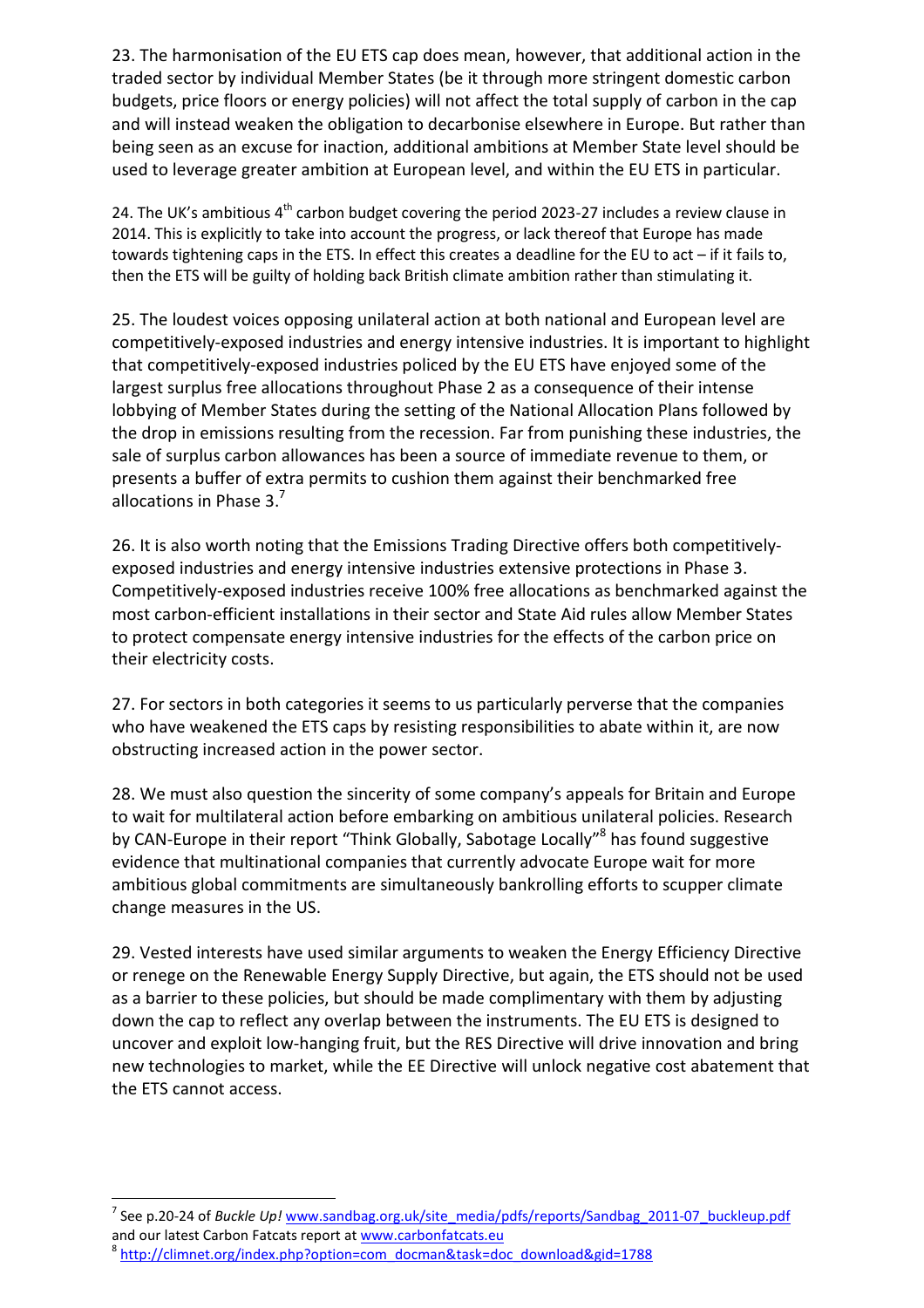**Figure 4: Relevance of different policies across the Marginal Abatement Cost curve** 



(*Source: Öko institute*)

l

# *Strengthening the EU ETS to operate effectively*

30. As we have seen above, going forward from 2020 the environmental effectiveness of the EU ETS cap can expect to be weakened by some **2.1Gt** of permits carried forward as a result of external policies and recession over 2008-2020. It is unacceptable that these two trading periods serve mainly to retard the progress of the scheme going forward.

31*. As a minimum*, Sandbag recommends that a quantity of permits be set aside from auctions to reflect the impacts of the Energy Efficiency Directive on Phase 3. Estimates within the Commission's own impact assessment find the 2020 carbon price dropping to €14 or even €0 (down from forecasts of €25) if no such adjustment is made.<sup>9</sup>

32. Our *preferred recommendation* would be that the Phase 3 caps are adjusted by 1.7Gt to correct for the direct and indirect effects of oversupplying permits to industrial sectors in Phase 2:

- **Direct effects:** Industrial sectors stand to receive some 855Mt of superfluous permits over Phase 2. While demand from the power sector absorbed some 183Mt of this over 2008 and 2009, the remaining 672Mt can carry forward to weaken Phase 3. We contend that this 672Mt be set aside from the Phase 3
- **Indirect effects:** As Phase 3 caps are defined in relation to average Phase 2 caps they are inflated by the excess permits that were awarded to the industrial sectors. If we adjust the Phase 3 caps and instead calculate them in reference to industrial *emissions* since 2005, this removes 1Gt from the Phase 3 cap.

33. A 1.7Gt set-aside to adjust for industrial oversupply, would largely protect the scheme from the overlaps with the Energy Efficiency Directive and Renewable Energy Supply Directive as a co-benefit. We are not proposing that the set-aside should be removed from competitive industry free allocations but rather that the sum should be held back from

<sup>9</sup>www.sandbag.org.uk/site\_media/uploads/20110505\_Impact\_Assessment\_Energy\_Efficiency\_Directive.pdf